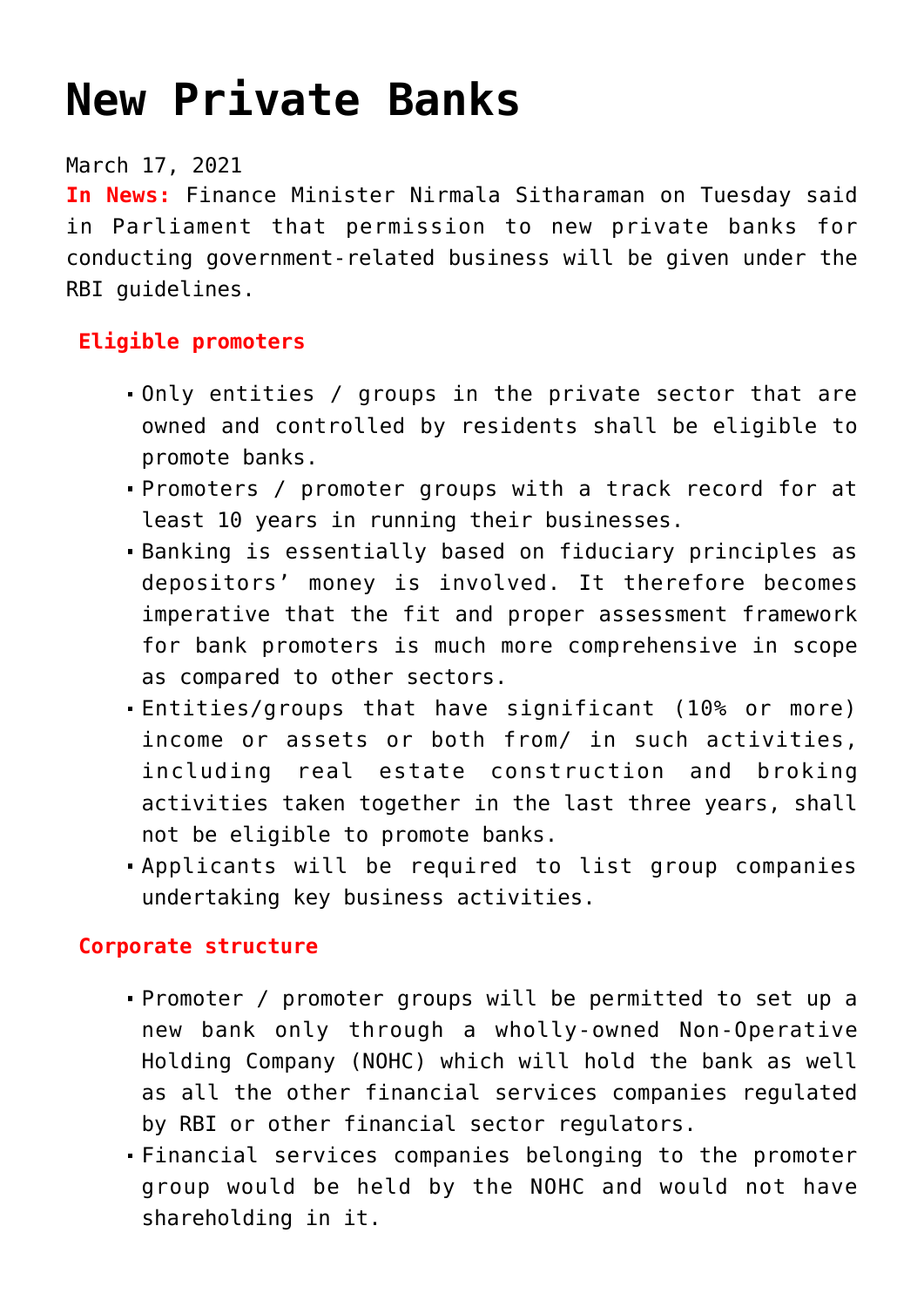- The NOHC will be registered as a non-banking finance company (NBFC) with the Reserve Bank and will be governed by a separate set of prudential guidelines.
- The NOHC will not be permitted to borrow funds for investing in companies held by it.

**Minimum capital requirements and holding by NOHC**

- The initial minimum paid-up capital for a new bank shall be `500 crore.
- The NOHC shall hold a minimum of 40% of the paid-up capital of the bank which shall be locked in for a period of five years from the date of licensing of the bank.
- Shareholding by NOHC in the bank in excess of 40% of the total paid-up capital shall be brought down to 40% within two years from the date of licensing of the bank.
- In the event of the bank raising further capital during the first five years from the date of licensing, the NOHC should continue to hold 40% of the enhanced capital of the bank for a period of five years from the date of licensing of the bank.
- The shareholding by NOHC shall be brought down to 20% of the paid up capital of the bank within a period of 10 years and to 15% within 12 years from the date of licensing of the bank and retained at that level thereafter.

#### **Foreign Shareholding in the Bank**

- The aggregate non-resident shareholding from FDI, NRIs and FIIs in the new private sector banks shall not exceed 49% for the first 5 years from the date of licensing of the bank.
- No non-resident shareholder, directly or indirectly, individually or in groups, will be permitted to hold 5% or more of the paid up capital of the bank.
- After the expiry of 5 years from the date of licensing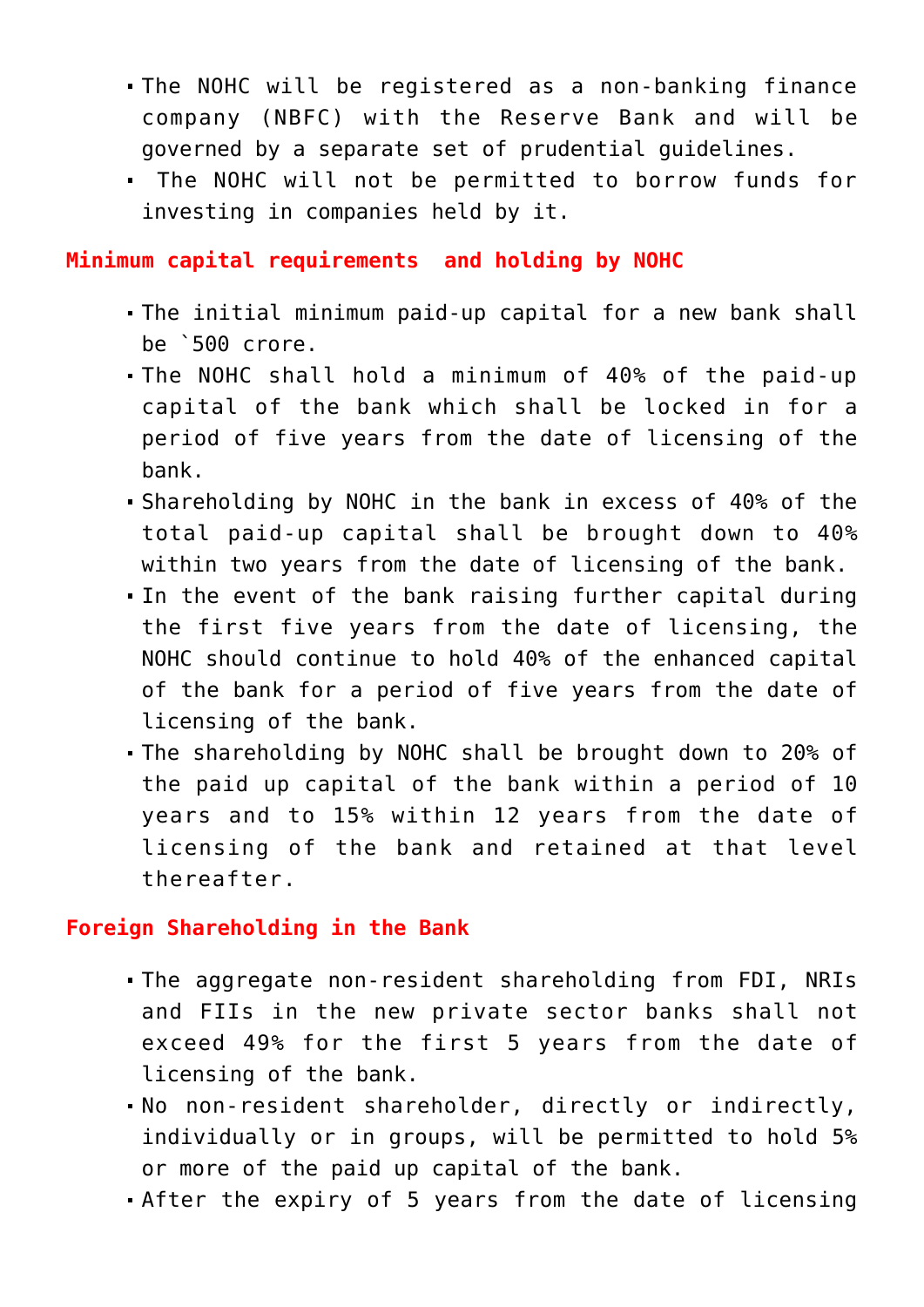of the bank, the foreign shareholding would be as per the extant policy.

Currently, foreign shareholding in private sector banks is allowed up to a ceiling of 74% of the paid up capital.

#### **Other conditions**

- Shareholding of 5% or more of the paid up capital of the bank by individuals / entities / groups will be subject to prior approval of RBI.
- No single entity or group of related entities, other than the NOHC, shall have shareholding or control, directly or indirectly, in excess of 10% of the paid up capital of the bank.
- The exposure of the bank to any entity in the promoter group shall not exceed 10% and the aggregate exposure to all the entities in the group shall not exceed 20%, of the paid-up Capital and Reserves of the bank, subject to compliance with the provisions of Section 20 of the Banking Regulation Act, 1949.
- In taking a view on whether an entity belongs to a particular promoter group or not or whether the entities are linked / related to the promoter group, the decision of RBI shall be final.
- The top management of the bank shall have expertise in the financial sector, preferably, banking.
- The bank should operate on Core Banking Solution (CBS) from the beginning.
- The bank shall get its shares listed on the stock exchanges within two years of licensing of the bank.
- The bank shall be required to maintain a minimum capital adequacy ratio of 12% for a minimum period of 3 years after the commencement of its operations subject to such higher percentage as may be prescribed by RBI from time to time.
- The bank shall comply with the priority sector lending